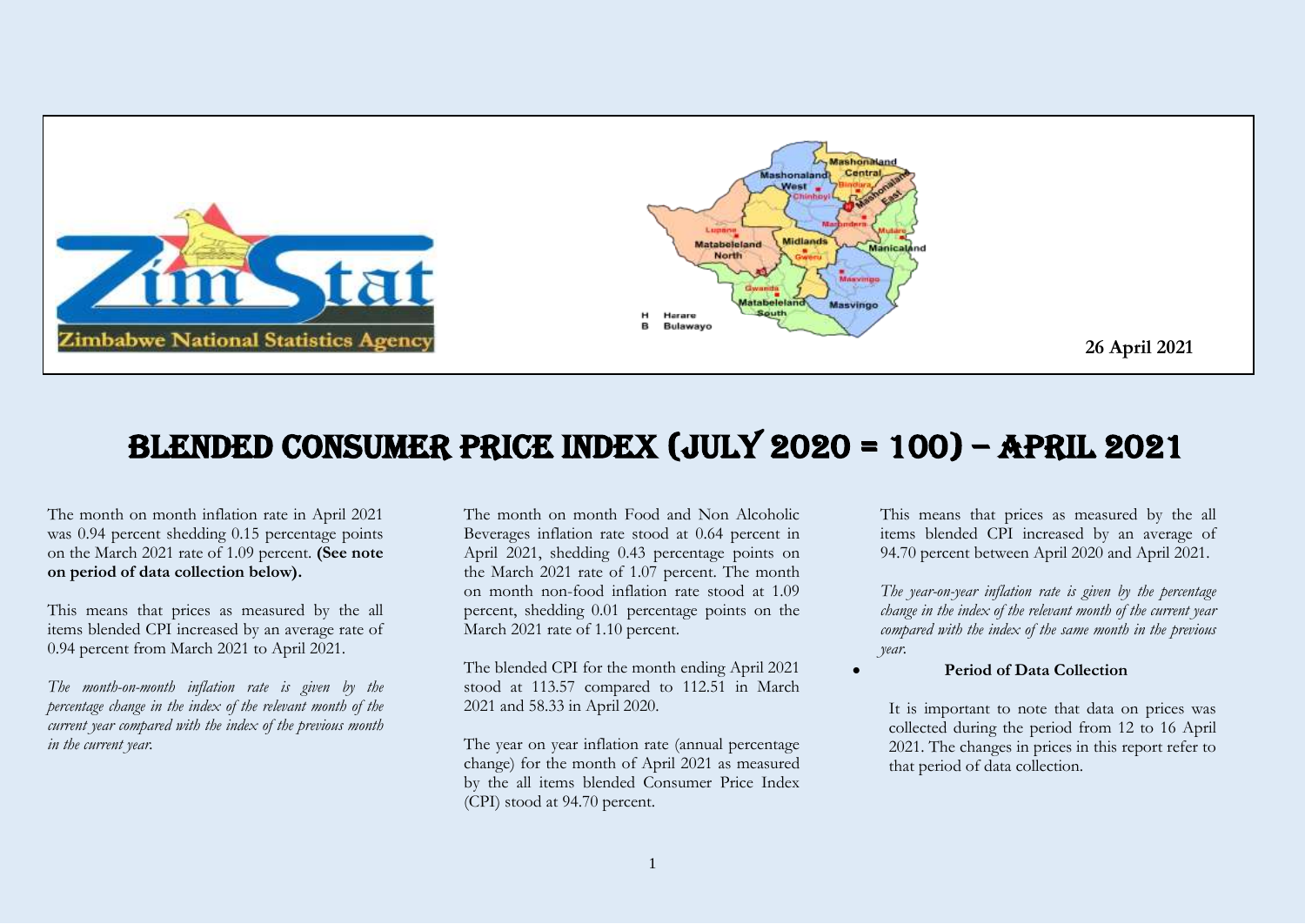### **The Methodology**

With effect from June 2020 ZIMSTAT is publishing the new Consumer Price Index (CPI) code named Blended Consumer Price Index. It measure the combined price changes of goods and services in both the USD and ZWL.

Two separate indices were computed, that is, the USD Consumer Price Index and the already available ZWL Consumer Price Index. The original CPI weights were splitted into USD and ZWL components using linking factors. These linking factors were the proportions of estimated household expenditure in USD and ZWL according to the COICOP classification. The resultant weights were then used to combine the two indices to come out with the blended index.

#### **Contact us**

Tel: 706681/7 E-mail: [prices@zimstat.co.zw](mailto:prices@zimstat.co.zw)

#### **Mean Month on Month Rates**

The mean month on month inflation rate for the period January to December 2020 was 9.6 percent. The mean month on month inflation rate for the period January to April 2021 was 1.4.

### **Rebasing of Blended Consumer Price Index**

From August 2020 onwards, the blended CPI was rebased to July  $2020 = 100$ . This was caused by the revision of the linking weights between the United States Dollar CPI and the ZWL CPI

For users who wish to continue with the old index reference period of June 2019 = 100, they should multiply the new All Items Index with the factor 6.49960354088181